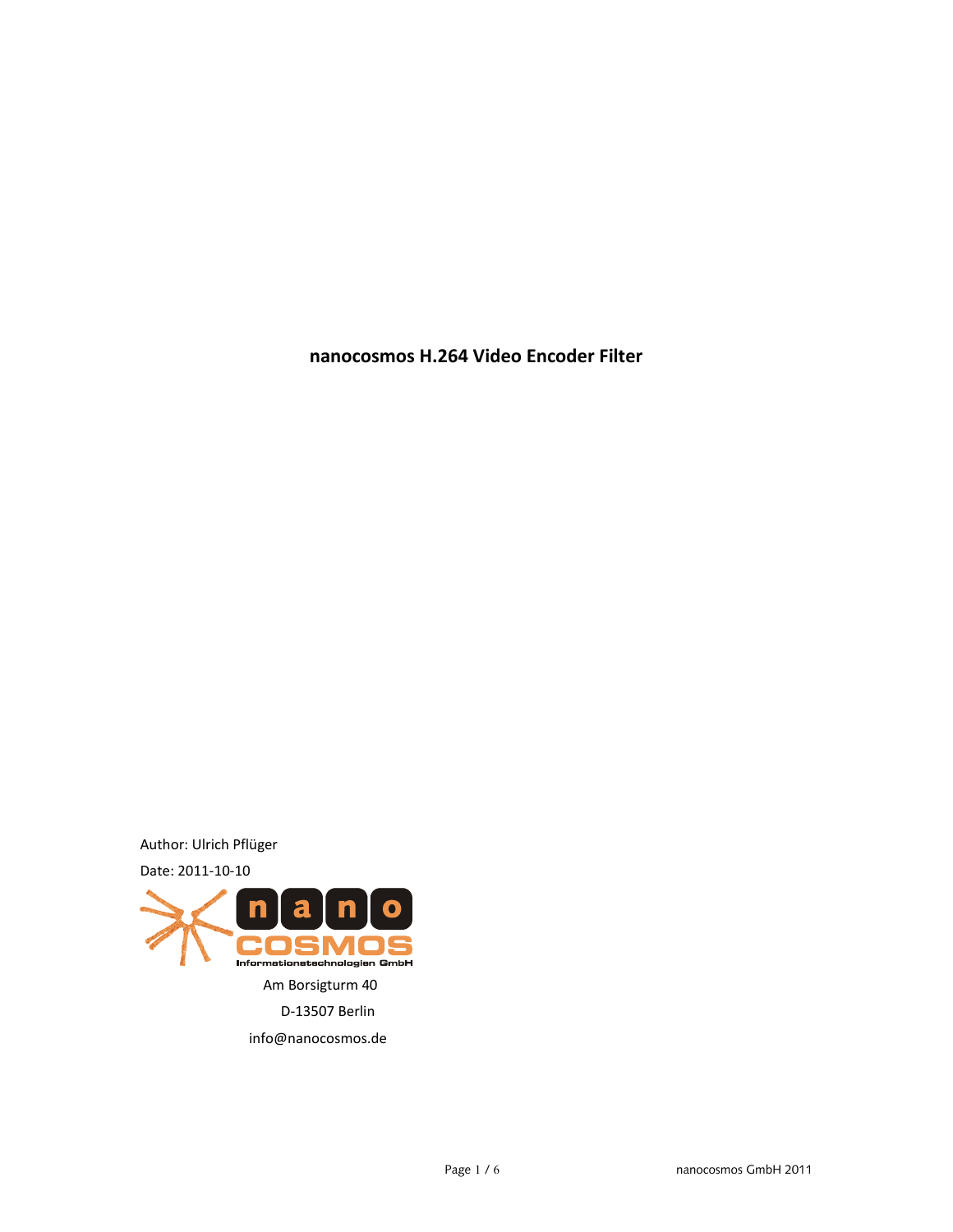## **Module / Version**

nanocosmos H.264 DirectShow Video Encoder Filter nh264enc.ax Version 2.5.5.2

## **DirectShow Connectivity**

The input is accepting connections to video source, capture and decoder filters matching the following media types:

Major types:

MEDIATYPE\_Video

Subtypes:

MEDIASUBTYPE\_YV12, MEDIASUBTYPE\_I420, MEDIASUBTYPE\_YUY2, MEDIASUBTYPE\_RGB24, MEDIASUBTYPE\_RGB32, MEDIASUBTYPE\_ARGB32, MEDIASUBTYPE\_RGB565,

Formats:

FORMAT\_VideoInfo FORMAT\_VideoInfo2

The output supports these media types:

Major types:

MEDIATYPE\_Video

Subtypes:

FourCCs: H264, h264

Formats:

FORMAT\_MPEG2\_VIDEO, FORMAT\_NONE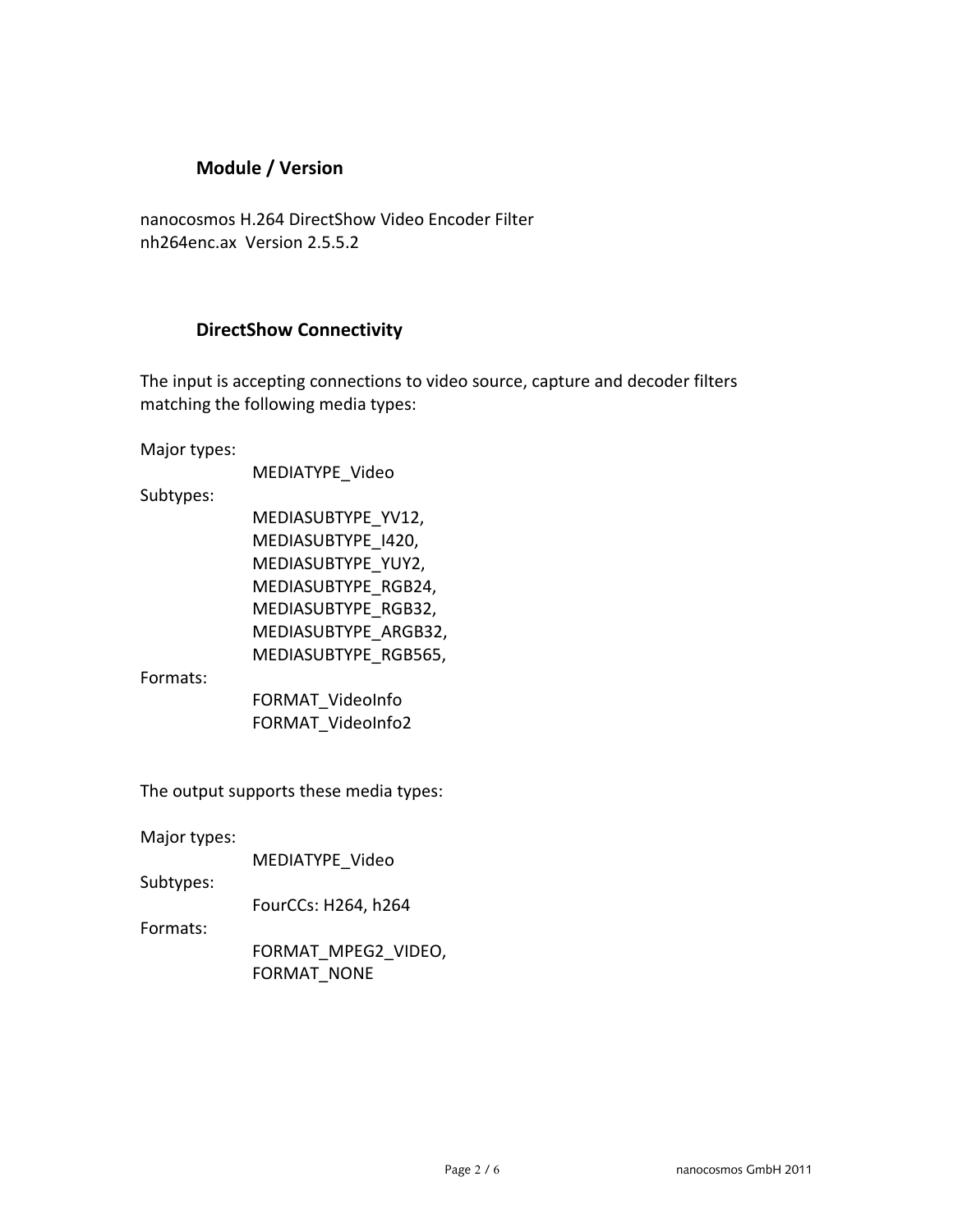## **Configuration**

The encoding configuration may be set by using either the property page or the COM Interface INanoCodecOpts as declared in header file INanoCodecOpts.h .

```
// Filter GUID
// {A88889A8-3C2A-4a32-8EAA-755D491D02A0}
DEFINE GUID(CLSID_Nanocosmos_H264_Encoder,
0xa88889a8, 0x3c2a, 0x4a32, 0x8e, 0xaa, 0x75, 0x5d, 0x49, 0x1d, 0x2,
0xa0;
// Property Page GUID
// {7A8F0A5A-AEDC-4fa5-AB94-2E3FB1268DB3}
DEFINE GUID(CLSID Nanocosmos H264 Encoder PropPage,
0x7a8f0a5a, 0xaedc, 0x4fa5, 0xab, 0x94, 0x2e, 0x3f, 0xb1, 0x26, 0x8d,
0xb3;
// Configuration Interface INanoCodecOpts
// {698E0F57-B828-4c40-8867-095FF49F77D6}
DEFINE GUID(IID INanoCodecOpts,
0x698e0f57, 0xb828, 0x4c40, 0x88, 0x67, 0x9, 0x5f, 0xf4, 0x9f, 0x77,
0xd6);
// Configuration Interface ICodecProp
// {0F817204-82C8-4c12-884A-F45FB2F33A6E}
DEFINE GUID(IID ICodecProp,
0xf817204, 0x82c8, 0x4c12, 0x88, 0x4a, 0xf4, 0x5f, 0xb2, 0xf3, 0x3a, 0x6e);
// ICodecProp: IID_nanoPeg_LicenseString
// type: BSTR / Unicode string
// Set license string to unlock filter
// {1788F0B0-5985-4a19-B7FE-8AAC1BFC14B3}
DEFINE GUID(IID nanoPeg LicenseString,
0x1788f0b0, 0x5985, 0x4a19, 0xb7, 0xfe, 0x8a, 0xac, 0x1b, 0xfc, 0x14,
0xb3;
```
### **Setting the license to unlock filter**

The filter can be unlocked either through a license key entry in the windows registry or by setting the license key through COM interface ICodecProp::SetProperty with the property IID nanoPeg LicenseString as first parameter. The second license parameter has to be a wide/unicode string!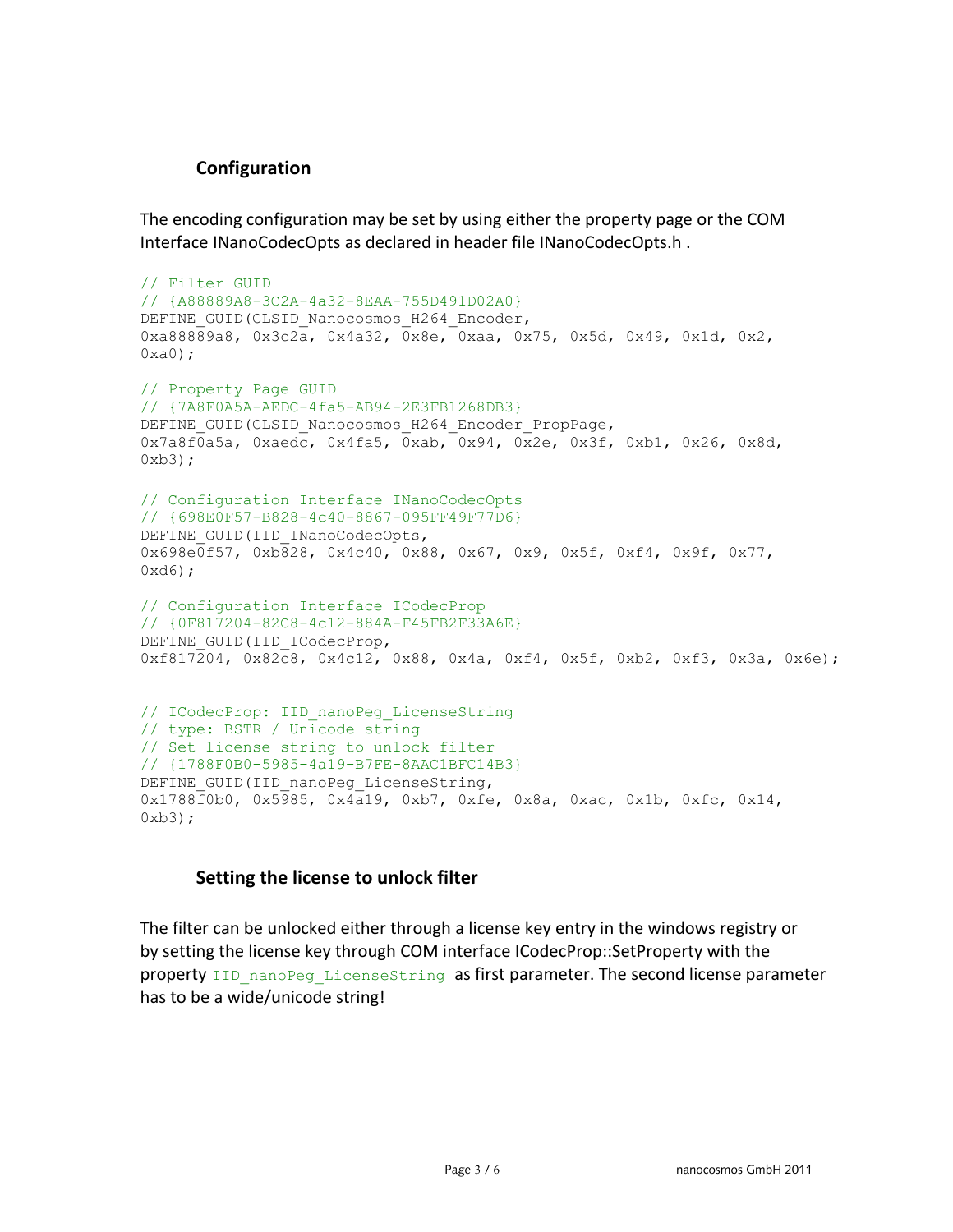# **Configuration through DirectShow filter property page**

The filter's property page offers a subset of encoding parameters, containing the most important options.

| Codec<br>Filter<br>Output<br>Input |                  |  |
|------------------------------------|------------------|--|
| Profile:                           | <b>Baseline</b>  |  |
| Level:                             | 2.0              |  |
| Output Width:                      | $\bf{0}$         |  |
| Output Height:                     | 0                |  |
| Aspect Ratio Width:                | $\mathbf{0}$     |  |
| Aspect Ratio Height:               | $\mathbf{0}$     |  |
| Rate Control Mode:                 | Variable Bitrate |  |
| Quantizer Value (0-51):            | 20               |  |
| Bitrate (kbps):                    | 1000             |  |
| <b>IDR-Frame Distance:</b>         | $\overline{1}$   |  |
| <b>LFrame Distance:</b>            | 100              |  |
| P-Frame Distance:                  | $\mathbf{0}$     |  |
| Prediction Mode:                   | Temporal         |  |
| Reference Frames:                  | $\overline{1}$   |  |
| Quality/Speed:                     | $\mathbf{1}$     |  |
| Deinterlacing Mode:                | Off              |  |
| Deinterlacing Method:              | Blend            |  |
| Encoding Threads:                  | $\overline{2}$   |  |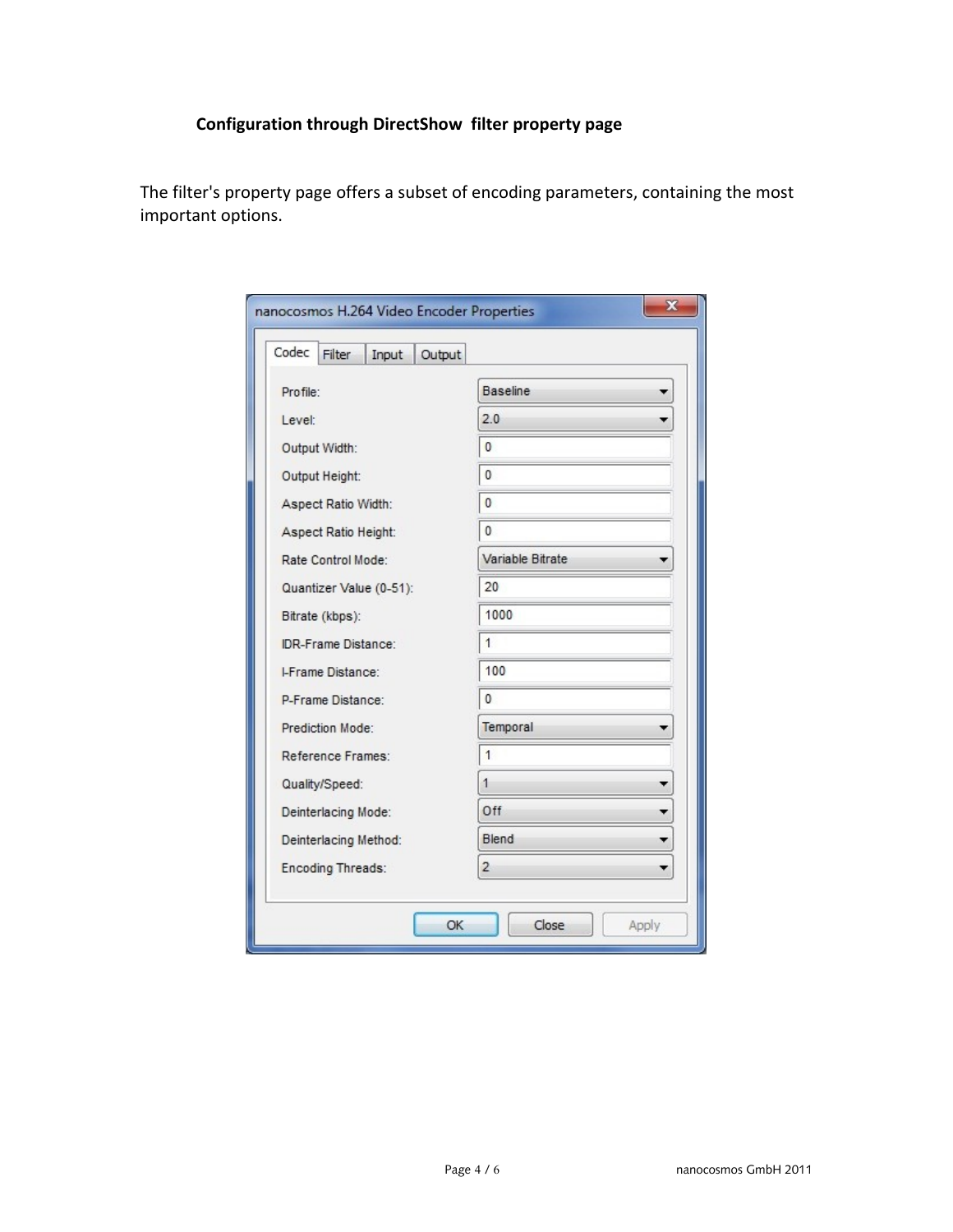### **Configuration through INanoCodecOpts interface**

- 1. Version check by calling *GetCodecOptsVersion* (optional)
- 2. Instantiating a parameter structure of type *MPDX4\_H264EncoderParams*
- 3. Setting desired values for profile and level *(profile\_idc, level\_idc)*
- 4. Initializing the parameter struct by calling *InitCodecOptions* will set all parameters to default values for the selected profile and level
- 5. Setting custom values for resolution and bitrate
- 6. Applying settings by calling *SetCodecOptions*

#### **Common Encoder Settings**

| Parameter                     | <b>Default values</b>        | <b>Description</b>              |
|-------------------------------|------------------------------|---------------------------------|
| profile_idc, level_idc        | Baseline, 1.2                | H.264 Profile and Level         |
| base video.bitrate kb         | Profile and Level dependend  | Video Bitrate in kBits/second   |
| base video.resolution.width   | $0$ – use input width        | Picture Coding Width            |
| base video.resolution.height  | $0$ – use input height       | Picture Coding Height           |
| entropy_coding_mode           | Baseline+Extended: 0-CAVLC   | [0,1] Entropy Coding Mode       |
|                               | other profiles: 1-CABAC      |                                 |
| coding type                   | $0$ – Frame/progressive      | [0,1] Frame/Field coding type   |
| num ref frames                | 2                            | [116] number of ref frames      |
| key frame controls.distance i | 20                           | Intra Frame Distance / vop len. |
| distance_p                    | Baseline 1, other profiles 2 | P Frame Distance                |

#### **Code sample:**

#### **HRESULT hr;**

MPDX4 H264EncoderParams optionsH264;

```
// set lowest desired level here, lower level means lower latency
// level will be automatically increased by encoder if bitrate,
// resolution and framerate settings make a higher level necessary
optionsH264.profile_idc = MPDX4_H264_BASE_PROFILE;
optionsH264.level i\bar{d}c = MPDX4 H264LEVEL 30;
```
// perform profile/level based initialization of parameter structure hr = m EncoderOpt->InitCodecOptions((MPDX4 BaseCodecOpts\*) &optionsH264, INANOCODECOPTS VERSION);

```
// choose constant bitrate for network streaming
optionsH264.rate_controls.method = MPDX4_H264RATEM_CBR;
```

```
// set desired bitrate in kByte
optionsH264.base video.bitrate kb = 800; // only example value
```

```
// set GOP structure
// distance between two i-frames (gop length)
optionsH264.key frame controls.distance i = 50; // only example value
```

```
// distance between two p-frames, meaning:
// 1: no b-frames, 2: 1 b-frames, 3: 2 b-frames
// in Baseline profile this settings will be overridden (1) by encoder
optionsH264.distance p = 1; // (no B-frames allowed in Baseline profile)
```

```
hr = m_EncoderOpt->SetCodecOptions((MPDX4_BaseCodecOpts*) &optionsH264,
INANOCODECOPTS VERSION);
```